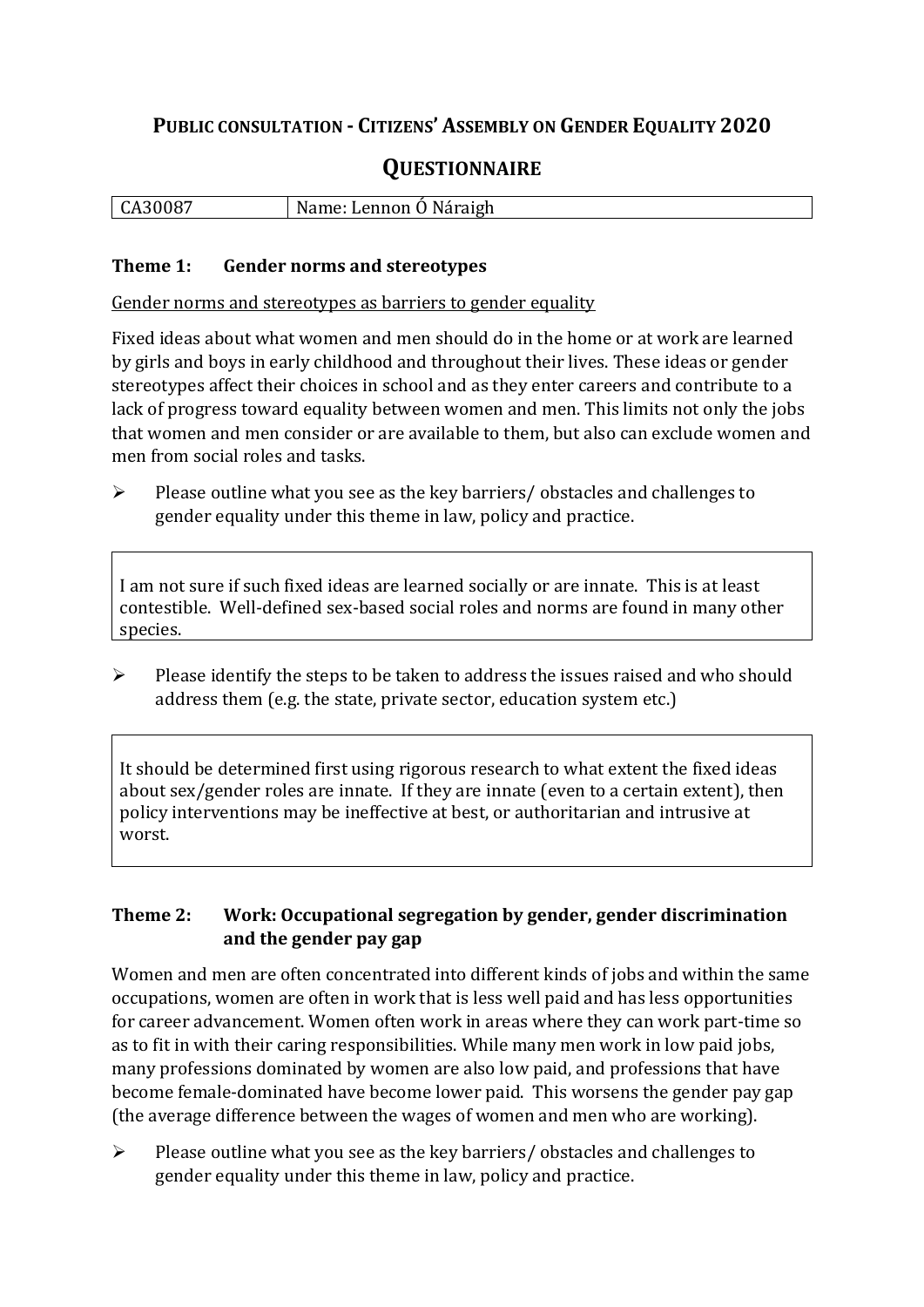I think the caring professions should be valued more. Teachers and nurses deserve better pay to match their level of professionalism and training. At the same time, the severe imbalance in the male/female ration in primary school education should be addressed as a matter of urgency.

➢ Please identify the steps to be taken to address the issues raised and who should address them (e.g. the state, private sector, education system etc.)

Better pay for teachers and nurses can be addressed by the State. Given the severe shortage of teachers (especially highly-qualified ones), I think teachers should maybe be first in line in the next public-sector pay review (I am not a teacher).

## **Theme 3. Care, paid and unpaid, as a social and family responsibility**

Care -- the social responsibility of care and women and men's co responsibility for care, especially within the family

Women remain disproportionately responsible for unpaid care and often work in poorly paid care work. For working parents or [lone parents,](https://aran.library.nuigalway.ie/bitstream/handle/10379/6044/Millar_and_Crosse_Activation_Report.pdf?sequence=1&isAllowed=y) balancing paid work with parenting and or caring for older and dependent adults presents significant challenges. Women are [most disadvantaged by these challenges,](https://eige.europa.eu/gender-equality-index/game/IE/W) yet men also suffer from lack of opportunities to share parenting and caring roles. Despite recent legislation and policy initiatives to support early years parental care, [inequalities in the distribution of unpaid](https://www.ihrec.ie/app/uploads/2019/07/Caring-and-Unpaid-Work-in-Ireland_Final.pdf)  [care](https://www.ihrec.ie/app/uploads/2019/07/Caring-and-Unpaid-Work-in-Ireland_Final.pdf) continue between women and men. The cost of childcare has been identified as a particular barrier to work for women alongside responsibilities of caring for older relatives and dependent adults.

➢ Please outline what you see as the key barriers/ obstacles and challenges to gender equality under this them in law, policy and practice.

There is a severe barrier in the tax system to families where one parent wants to stay at home to mind children. The default in the tax system is to funnel children into industrialized childcare where most of the workers are underpaid, underqualified women. So-called childcare in this country is only ever viewed through the lens of labor-market activation. It is not child-centred.

➢ Please identify the steps to be taken to address the issues raised and who should address theme (e.g. the state, private sector, education system etc.)

Pay childcare workers more, make sure they have good qualifications (e.g. level 7 NFQ), encourage a diverse range of different child-centred childcare models. Do not discriminate against stay-at-home parents in the tax system.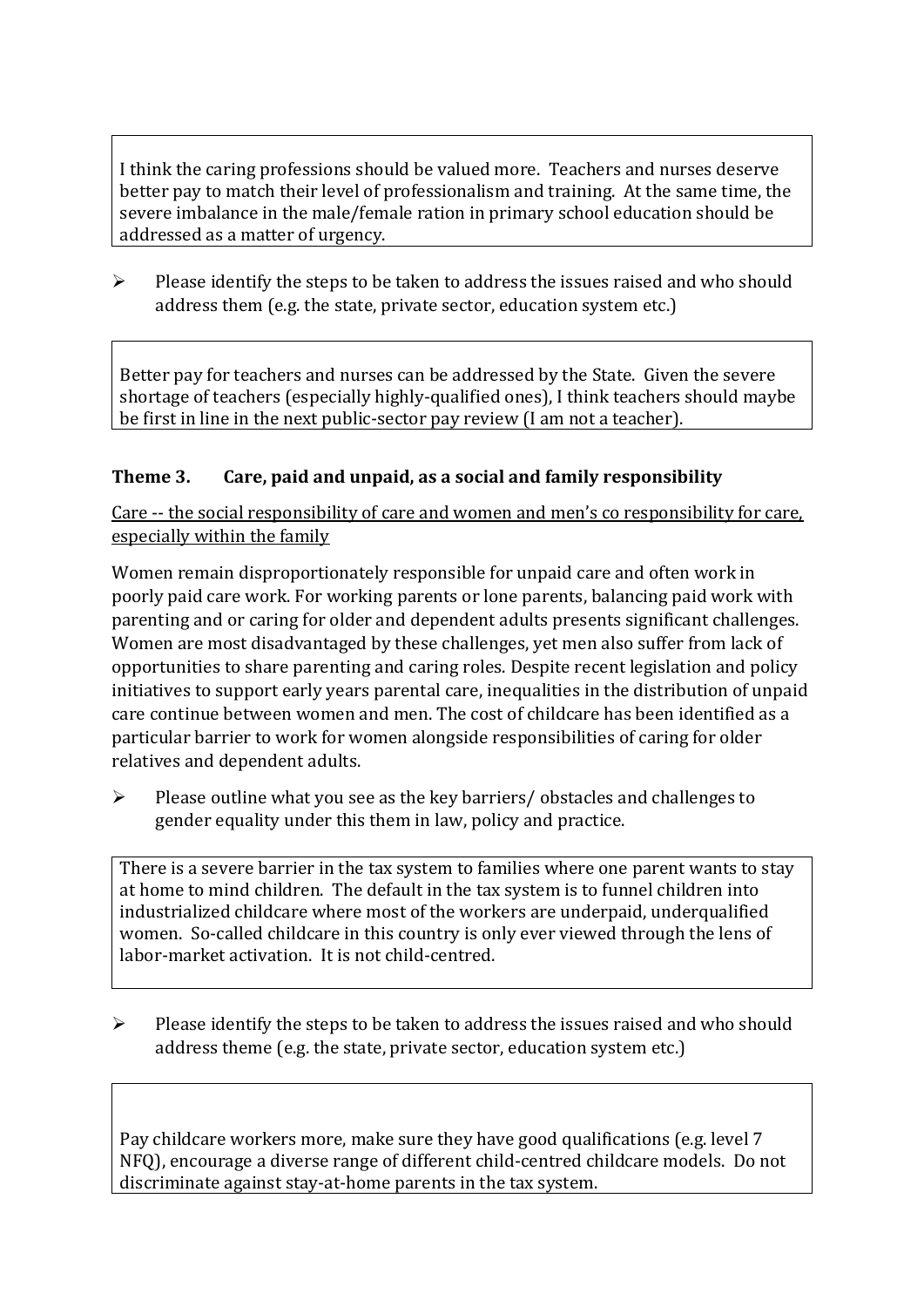### **Theme 4: Women's access to, and representation in, public life and decision making**

Ensure women's participation and representation in decision-making and leadership in the workplace, political and public life

Women are systematically underrepresented in leadership in [economic](https://eige.europa.eu/gender-equality-index/2019/compare-countries/power/2/bar) and [political](https://eige.europa.eu/gender-equality-index/2019/compare-countries/power/1/bar)  [decision-](https://eige.europa.eu/gender-equality-index/2019/compare-countries/power/1/bar)making. Despite the introduction of a candidate gender quota (through the system of party funding) for national political office, and [initiatives](https://betterbalance.ie/) to support women's access to corporate decision-making roles, men continue to dominate leadership positions. There are also issues to be considered around how media represents women and men.

➢ Please outline what you see as the key barriers/ obstacles and challenges to gender equality under this theme in law, policy and practice.

The electorate expects TDs to work very hard. Ministers to work even harder. They are paid very handsomely for this work. If the taxpayer is to have value for money, and if the elected officials are to do right by the country, more than 9-5 (or 9:30-4:00 "core hours") must be expected. This may well be offputting to people (men and women) who want to balance work and family life. Gender quotas may help at the margins to give one or two individuals a deserved career boost but they do not get around the fact that holding roles of great responsibility is not compatible with having a sane family life.

➢ Please identify the steps to be taken to address the issues raised and who should address them (e.g. the state, private sector, education system etc.)

Society needs to be me more honest about the fact that there is no easy route to the top. Gender quotas may help at the margins. Such quotas may produce some shortterm gains but if they become entrenched then they may in turn become a new form of systematic discrimination - against men.

#### **5. Where does gender inequality impact most?**

To conclude we would be interested in your response to the following question: In which area do you think gender inequality matters most?

Please rank the following in order of importance, 1 being the most important:

- Paid work
- Home & family life
- Education